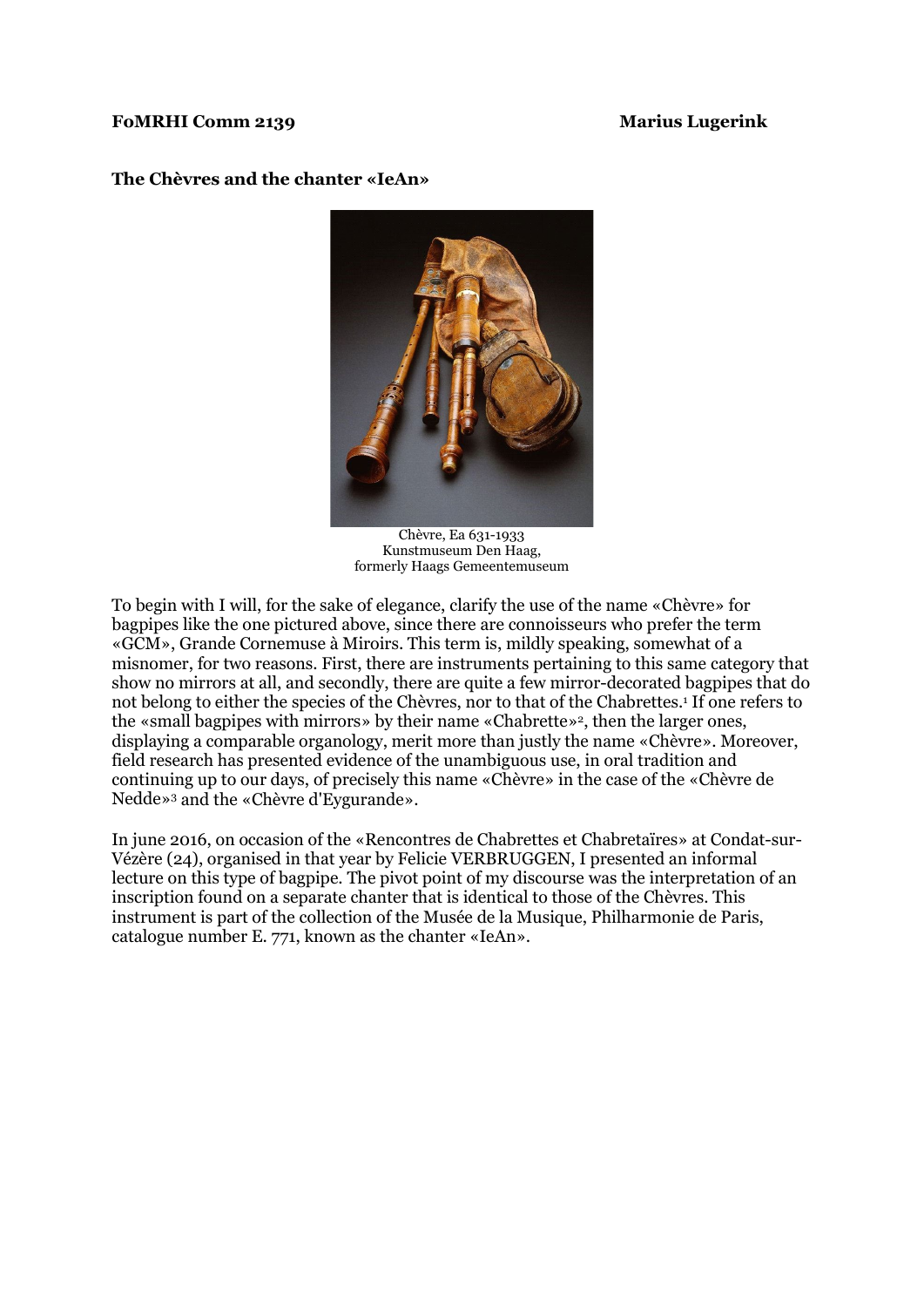

The chanter «IeAn», E. 771 Photo: J.-M. Anglès

My interpretation of this inscription led to a surprising, and - so I became aware - somewhat controversial conclusion. Further research however has yielded support for this conclusion, so I consider it appropriate to resume parts of the original reasoning.



Inscription on the chanter E. 771 Photo: J.-M. Anglès <sup>4</sup>

Among the connoisseurs mentioned earlier some have declared, without the slightest analysis and without reference to any source, that the above inscription is written in «Carolingian script», which is quite obviously not the case. The crossbar of the letter «e» in the inscription is horizontal and in the middle of the eye. In Carolingian script, on the contrary, this crossbar is often slanted and always situated in the high upper part of the eye. And most of the time this crossbar is prolonged to far beyond the actual width of the letter, either in a single stroke or in two separate strokes. Moreover, the «n» in Carolingian script is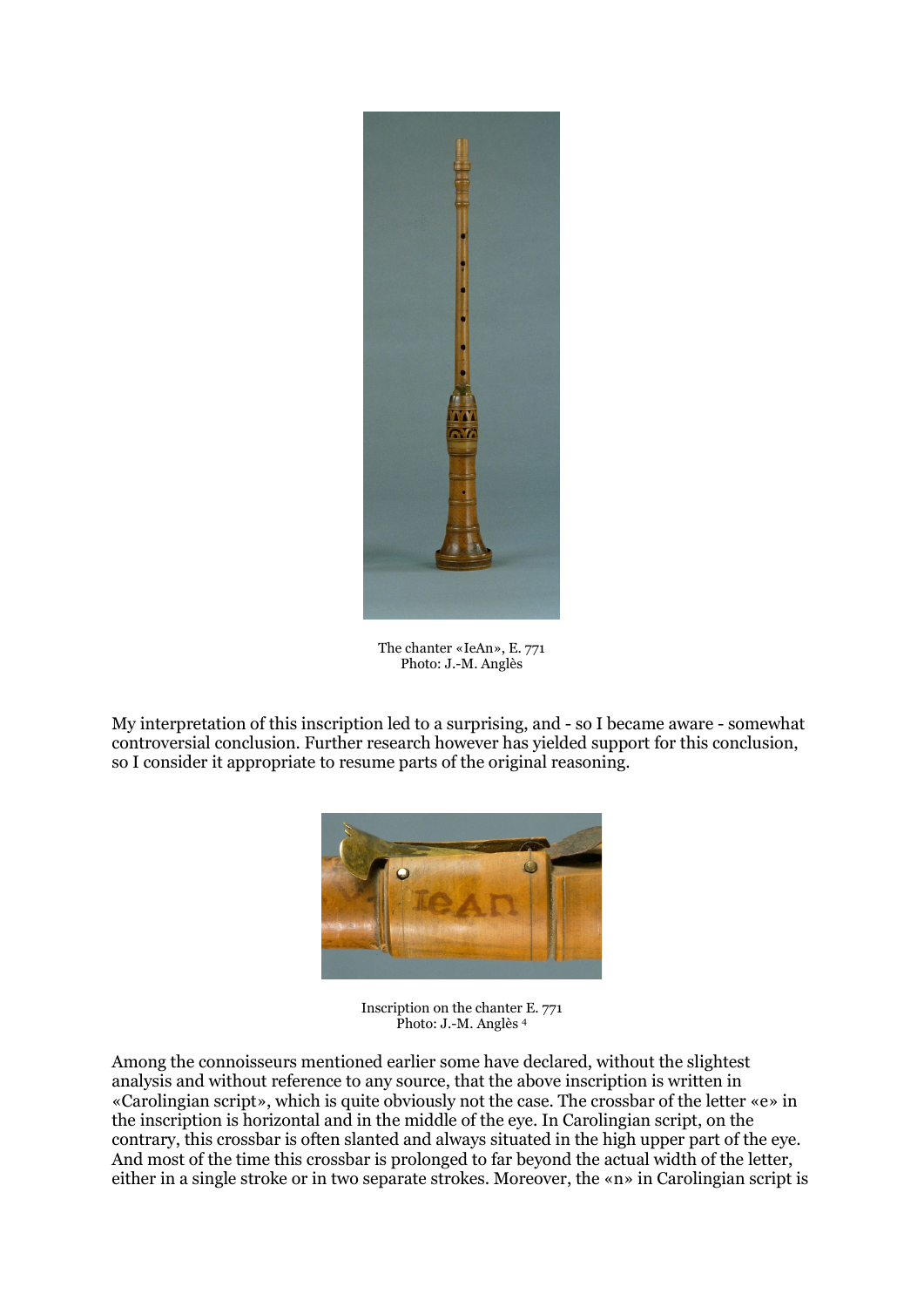usually written with *spurs*, never with serifs as in the inscription.

Sedneg:berodef; Nivemmus adullum caece

Finally, the claim that the name «Jean» can be found spelled as «Iean» only until the end of the 17th century is way too easy to refute. A certain Iean DANSARD, born in 1852, died in 1882 at Issoudun, France (36), just to give an idea. What is sometimes presented as «historical evidence» should, methinks, be taken with a grain of salt. Let us, therefore, observe the inscription more closely.

In this inscription we see four «signs» that bear a striking resemblance to characters. The emphatic use of serifs strongly suggests that this is not a sort of handwriting in the sense of running script, but rather a handwritten approximation of printing letters. In order to analyze these letters one would appreciate a means of categorizing typographic characters, preferably one that takes historical context into account. Such a means is to be found in the well-known Vox-ATypI classification of typefaces.5 According to this widely accepted classification these letters belong without the minutest doubt to the class of the Didone characters.6 Letters of this category, created in the last quarter of the 18th century, are best known for their exclusive use in the *Code Civil des Français,* of which a front page is shown here:



Superficial observation of this page immediately reveals a very interesting fact: there is no formal difference between the capital letter «I» and the number «1»: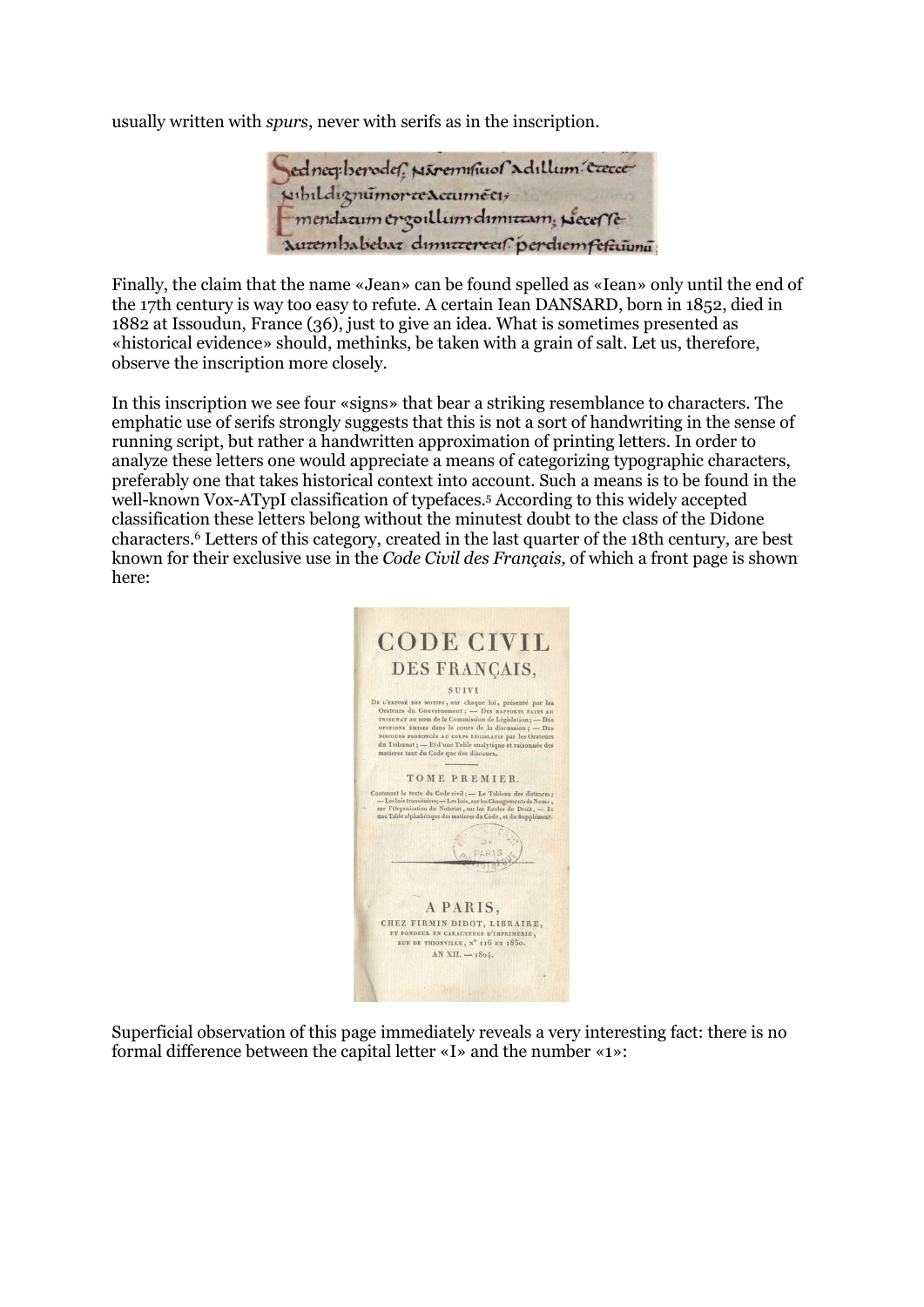

Thus it is by all means justified to read the inscription on the chanter E. 771 as «1eAn». In this interpretation we are, of course, no longer dealing with a name. The first idea that comes to mind is that this could be a misspelled «1er An» or an abreviation of «1e Année», both meaning «first year». What might then be a «first year» that appears written in Didone typeface? The most obvious candidate seems to me, intuitively and perhaps naïvely, the first year of the French Republican era, the year 1792.7

However, the most serious reproach that I have been made is, that during that era one never comes across a mention of the form «n<sup>th</sup> Year», but always, only and exclusively «Year n». Now this is where the peter meets the metre.

In 1795 Étienne LENOIR, metallurgist and toolmaker of national renown, was commissioned by De BORDA and BRISSON, delegates of the Académie des Sciences, to produce a provisional standard measure of the decimal metre length, anticipating the final results of the triangulation expedition by MÉCHAIN and DELAMBRE, spanning the trajectory between Dunkerque and Barcelona, the meridian. Decision was made to use platinum for this calibrated metre gauge because of it's corrosion resistance, with some iridium added to stabilize thermal expansion. A prestigious project by all means, considered to be of great political and scientific importance. This standard metre length has been conserved first at the Archives Nationales, and later at the Conservatoire National des Arts et Métiers. The upper side of this provisional standard gauge bears an inscription reading:

«*Mètre égal à la dix-millionième partie de la distance du pôle à l'équateur, vérifiée d'après la toise de l'Academie* [sic] *procès verbal de ce jour. Paris le 21 prairial, An III de la République. Borda – Brisson*»

[Metre equal to one ten-millionth part of the distance from the pole to the equator, as measured using the «toise» of the Académie minutes of this day. Paris prairial 21st, Year III of the Republic. Borda - Brisson] (transl. ML)

On the underside is another inscription, probably written by Lenoir:

«*Étalon provisoire des mesures de la République, fait en exécution de la loi du 1er Août 1793 adopté par les commissaires chargé* [sic] *de sa détermination et remis par eux au Comité d'instruction publique, le 18 messidor, 3e année*»8

[Provisional standard for the measures of the Republic, made in execution of the law of August 1st 1793, accepted as such by the commissioners in charge of its verification and presented by them to the Comité d'Instruction publique, messidor 18th, 3rd year] (transl. ML)

Evidently the expressions «An III» and «3e année» were used indiscriminately, even in higher circles. This finding seems to corroborate the interpretation of «1eAn» as referring to the first year of the French Republican era. Thus it is feasible to date the above-mentioned chanter E. 771 to the year 1792, the very end of the 18th century. It is most likely that the Chèvres date from this same period.

Marius LUTGERINK, aka Alain PROVISTE